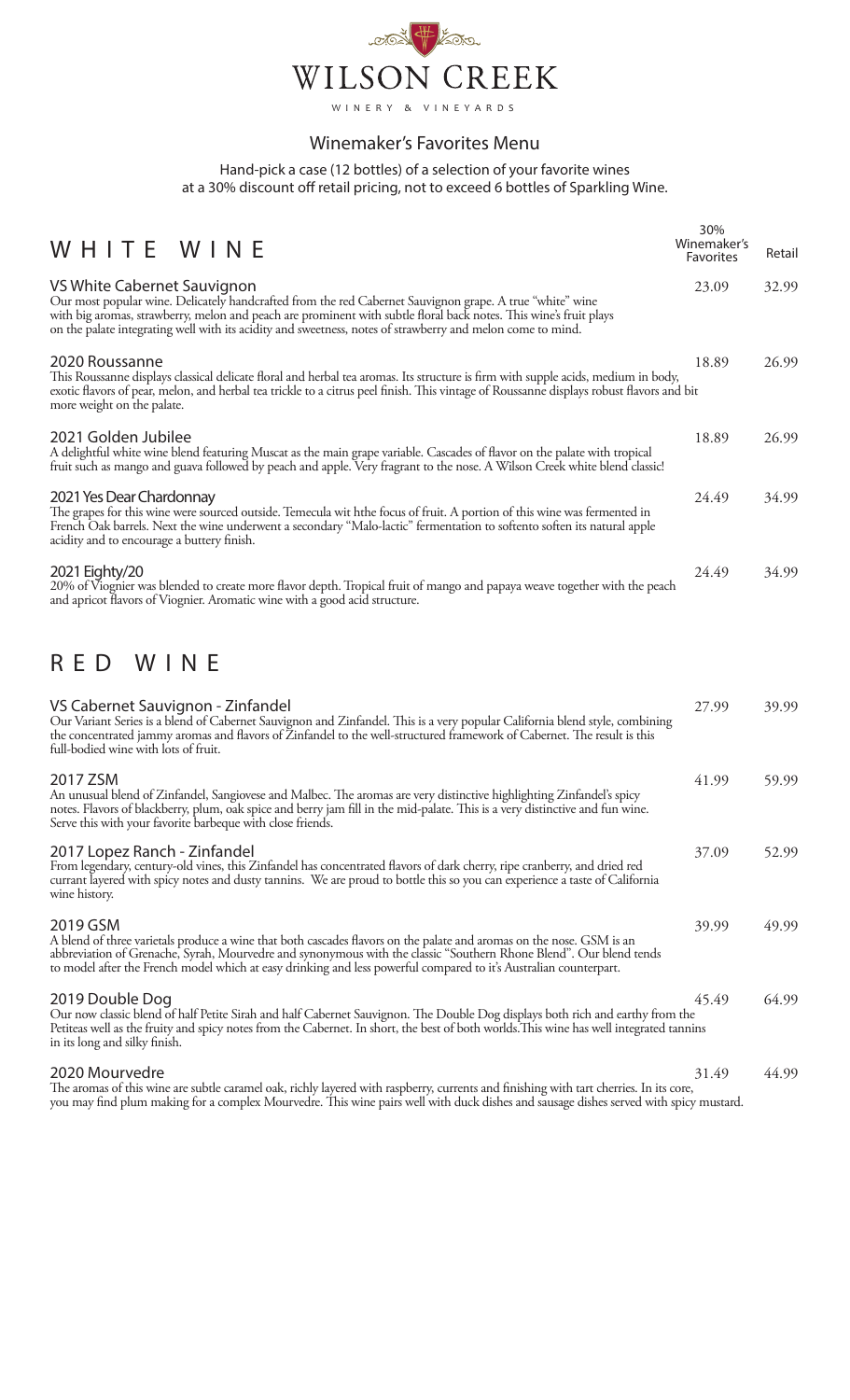|                                                                                                                                                                                                                                                                                                                                                                                                                                                | 30%                             |        |
|------------------------------------------------------------------------------------------------------------------------------------------------------------------------------------------------------------------------------------------------------------------------------------------------------------------------------------------------------------------------------------------------------------------------------------------------|---------------------------------|--------|
| RESERVE WINE                                                                                                                                                                                                                                                                                                                                                                                                                                   | Winemaker's<br><b>Favorites</b> | Retail |
| 2019 Family Reserve Meritage<br>This blend of Bordeaux grapes contribute to the unique flavor of this wine. Brilliant garnet color, this wine's robust character<br>is packed with aromas and flavors of dark red fruits finishing with subtle notes of cedar and chocolate. Our Meritage pairs well<br>with BBQ tri-tip grilled to medium rare with a light adobo sauce and served with sautéed mushrooms and roasted fingerling<br>potatoes. | 45.49                           | 64.99  |
| 2019 Family Reserve Zinfandel<br>A well-crafted Zinfandel that highlights its fruit and acidity. Hidden within its distinct berry fruitness are flavors reminsicent of<br>fig, black pepper, and almond.                                                                                                                                                                                                                                       | 41.99                           | 59.99  |
| 2019 Family Reserve Syrah<br>This Syrah displays many attributes of a classic Syrah with a Temecula accent. Tobacco, leather and blackberry aromas fill<br>the glass with a hint of oak spice. The tannins are well integrated giving a full mouth feel and a long finish.                                                                                                                                                                     | 45.49                           | 64.99  |
| 2020 Family Reserve Malbec<br>This bold red wine possesses a clean, clear delicate fruit with notes of cedar and raspberry. Tannins are soft but controlled adding<br>to the wine's structure. The fruit and acidity of this wine is well defined and structured making this a great wine to be served with<br>roasted foods such as roasted pork and beef.                                                                                    | 38.49                           | 54.99  |

## DESSERT WINE

| Decadencia<br>Be decadent and indulge. Made from century-old "Old Vine" Zinfandel with a hint of natural chocolate<br>to make it even more delectable. MULTIPLE GOLD MEDALS                                                  | 24.49 | 34.99 |
|------------------------------------------------------------------------------------------------------------------------------------------------------------------------------------------------------------------------------|-------|-------|
| Angelica Cream Sherry<br>Imagine sipping this by a fire in a cozy mountain cabin. Absorb the rich, toasty-warm flavors of caramel and hazelnut. A truly world-class sherry. Fortified with Brandy. GOLD MEDAL. BEST OF CLASS | 24.49 | 34.99 |